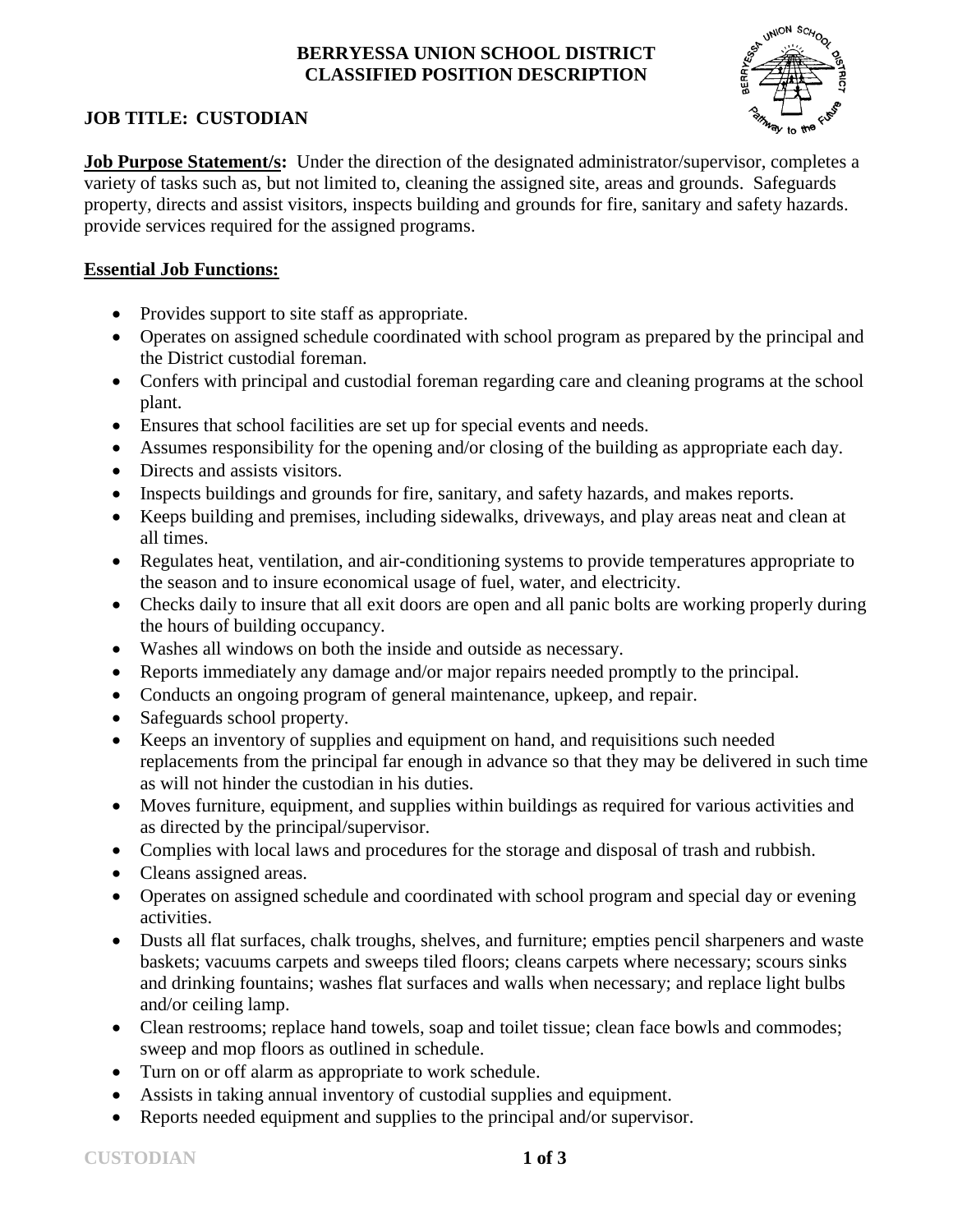# **BERRYESSA UNION SCHOOL DISTRICT CLASSIFIED POSITION DESCRIPTION**



#### **JOB TITLE: CUSTODIAN**

- Works cooperatively with others.
- Performs other related duties as assigned.

## **Job Requirements – Qualifications**

*To perform this job successfully, an individual must be able to perform each essential duty satisfactorily. The requirements listed below are representative of the knowledge, skill, and/or ability required. Reasonable accommodations may be made to enable individuals with disabilities to perform the essential functions.*

## **Education and Experience Requirements:**

- Must have graduated from eight grade or equivalent.
- Must have experience with diverse student and community populations.
- Must have a minimum of two years experience in custodial work.

## **Knowledge and Abilities:**

## **KNOWLEDGE OF:**

- Modern cleaning methods and use of cleaning materials and equipment.
- Using cleaning chemicals.
- Legal mandates related to storage and disposal of refuse.
- Relevant health and safety laws.
- Student behavior management strategies and techniques.
- English usage, punctuation, spelling, grammar, and math.
- Routine record keeping.
- Strategies for working collaboratively with all stakeholders in a multicultural and multilingual setting.
- Effective oral and written communication skills.
- Interpersonal skills using tact, patience and courtesy.

## **ABILITY TO:**

- Operate cleaning equipment.
- Work effectively with attitudes and behaviors of students.
- Establish and maintain effective working relationships and good rapport with students, site administrators, other staff members, and parents.
- Work successfully in a culturally and linguistically diverse community.
- Effectively and tactfully communicate in both oral and written forms.
- Interface effectively with supervisor.
- Manage and use time effectively.
- Demonstrate appropriate conduct.
- Maintain a facilitating environment for assigned tasks.
- Consistently follow an assigned schedule and timelines.
- Maintain relevant documentation.
- Ability to do simple math in order to compile reports, and maintain records and status reports.